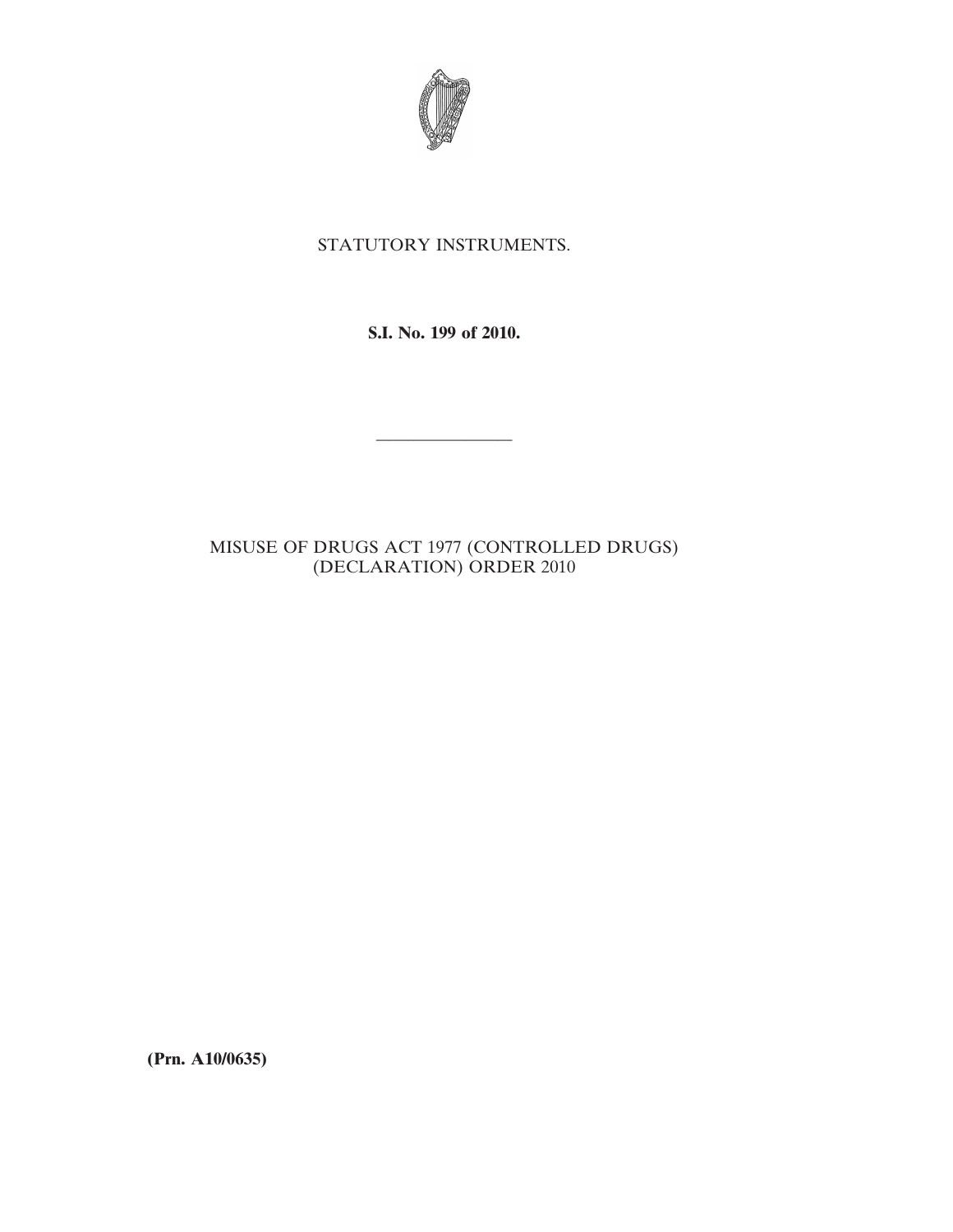## MISUSE OF DRUGS ACT 1977 (CONTROLLED DRUGS) (DECLARATION) ORDER 2010

The Government, in exercise of the powers conferred on them by section 2(2) of the Misuse of Drugs Act 1977 (No. 12 of 1977), hereby make the following Order:

1. This Order may be cited as the Misuse of Drugs Act 1977 (Controlled Drugs) (Declaration) Order 2010.

2. This Order shall come into operation on 11 May 2010.

3. Each of the substances, products and preparations specified in the Schedule is hereby declared to be a controlled drug for the purposes of the Misuse of Drugs Act 1977 (No. 12 of 1977).

#### SCHEDULE

- 1. The following substances and products, namely:
	- (*a*) 1-(1,3-Benzodioxol-5-yl)-2-(1-pyrrolidinyl)-pentanone

Dihydroetorphine

[2,3–Dihydro–5–methyl–3–(4–morpholinylmethyl)pyrrolo [1,2,3–*de*]–1,4–benzoxazin–6–yl]–1–naphthalenylmethanone

3–Dimethylheptyl–11–hydroxyhexahydrocannabinol

Etryptamine

1-(2-Fluorophenyl)-2-methylaminopropan-1-one

1-(3-Fluorophenyl)-2-methylaminopropan-1-one

1-(4-Fluorophenyl)-2-methylaminopropan-1-one

9-(Hydroxymethyl)–6,6–dimethyl–3–(2–methyloctan–2–yl) –6a,7,10,10a–tetrahydrobenzo[*c*]chromen–1–ol

[9–Hydroxy–6–methyl–3–[5–phenylpentan–2–yl]oxy–5,6,6a, 7,8,9,10,10a-octahydrophenanthridin–1–yl]acetate

Methcathinone

*Notice of the making of this Statutory Instrument was published in "Iris Oifigiúil" of* 14*th May*, 2010.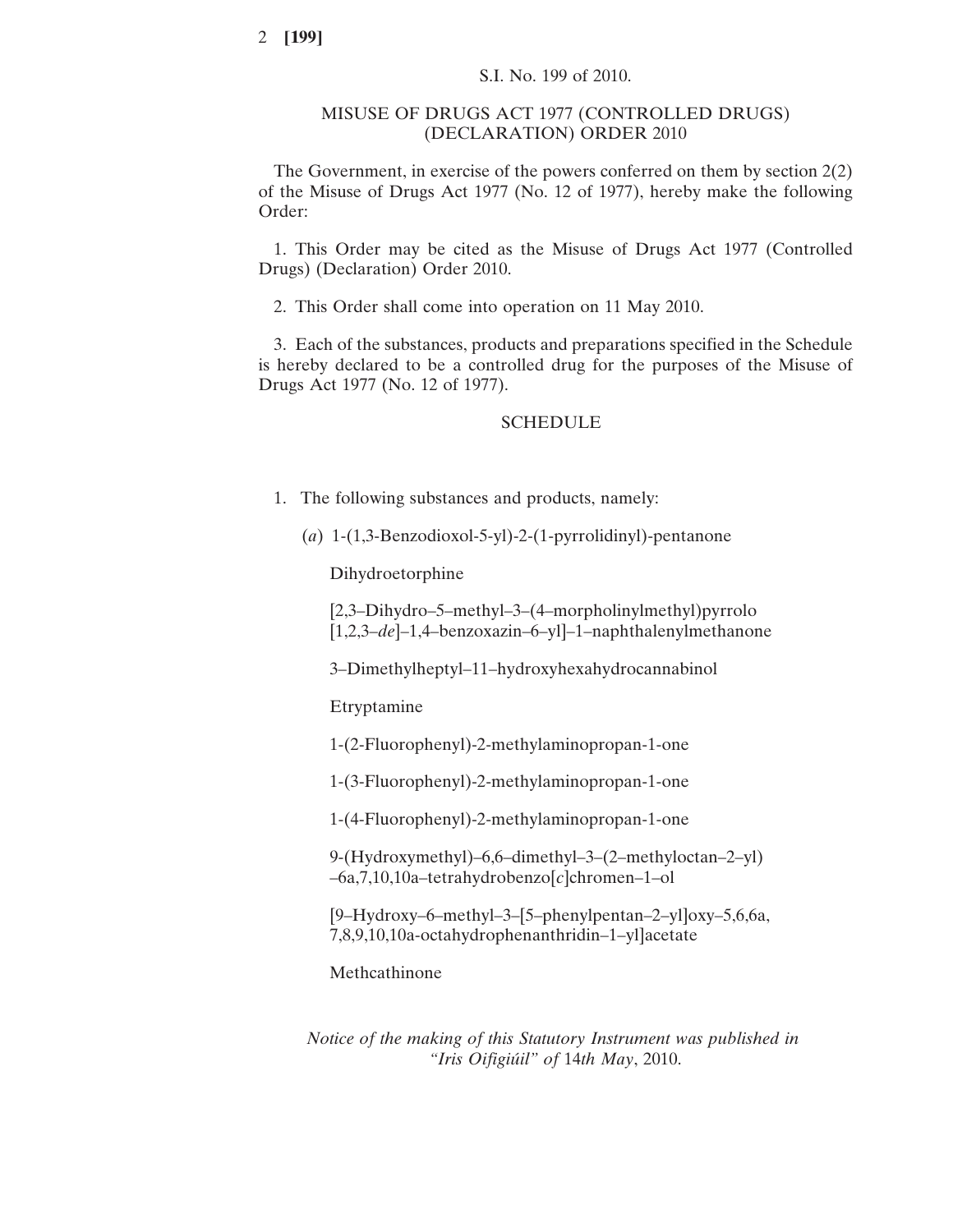1-(4-Methoxyphenyl)-2-(methylamino)propan-1-one

2-Methylamino-1-(3,4-methylenedioxyphenyl)butan-1-one

2-Methylamino-1-(3,4-methylenedioxyphenyl)propan-1-one

α-Methyl-4-(methylthio)phenethylamine

1-(4-Methylphenyl)-2-methylaminopropan-1-one

Oripavine

Remifentanil

Tapentadol.

- (*b*) Any substance structurally derived from 3–(1–naphthoyl)indole or 1*H*–indol–3–yl–(1–naphthyl)methane by substitution at the nitrogen atom of the indole ring by alkyl, alkenyl, cycloalkylmethyl, cycloalkylethyl or 2–(4–morpholinyl)ethyl, whether or not further substituted in the indole ring to any extent and whether or not substituted in the naphthyl ring to any extent.
- (*c*) Any substance structurally derived from 3–(1–naphthoyl)pyrrole by substitution at the nitrogen atom of the pyrrole ring by alkyl, alkenyl, cycloalkylmethyl, cycloalkylethyl or 2–(4–morpholinyl)ethyl, whether or not further substituted in the pyrrole ring to any extent and whether or not substituted in the naphthyl ring to any extent.
- (*d*) Any substance structurally derived from 1–(1–naphthylmethyl)indene by substitution at the 3–position of the indene ring by alkyl, alkenyl, cycloalkylmethyl, cycloalkylethyl or 2–(4–morpholinyl)ethyl, whether or not further substituted in the indene ring to any extent and whether or not substituted in the naphthyl ring to any extent.
- (*e*) Any substance structurally derived from 3–phenylacetylindole by substitution at the nitrogen atom of the indole ring with alkyl, alkenyl, cycloalkylmethyl, cycloalkylethyl or 2–(4–morpholinyl)ethyl, whether or not further substituted in the indole ring to any extent and whether or not substituted in the phenyl ring to any extent.
- (*f*) Any substance structurally derived from 2–(3–hydroxycyclohexyl)phenol by substitution at the 5–position of the phenolic ring by alkyl, alkenyl, cycloalkylmethyl, cycloalkylethyl or 2–(4–morpholinyl)ethyl, whether or not further substituted in the cyclohexyl ring to any extent.
- (*g*) 1-Benzylpiperazine or any substance structurally derived from 1–benzylpiperazine or 1–phenylpiperazine by modification in any of the following ways—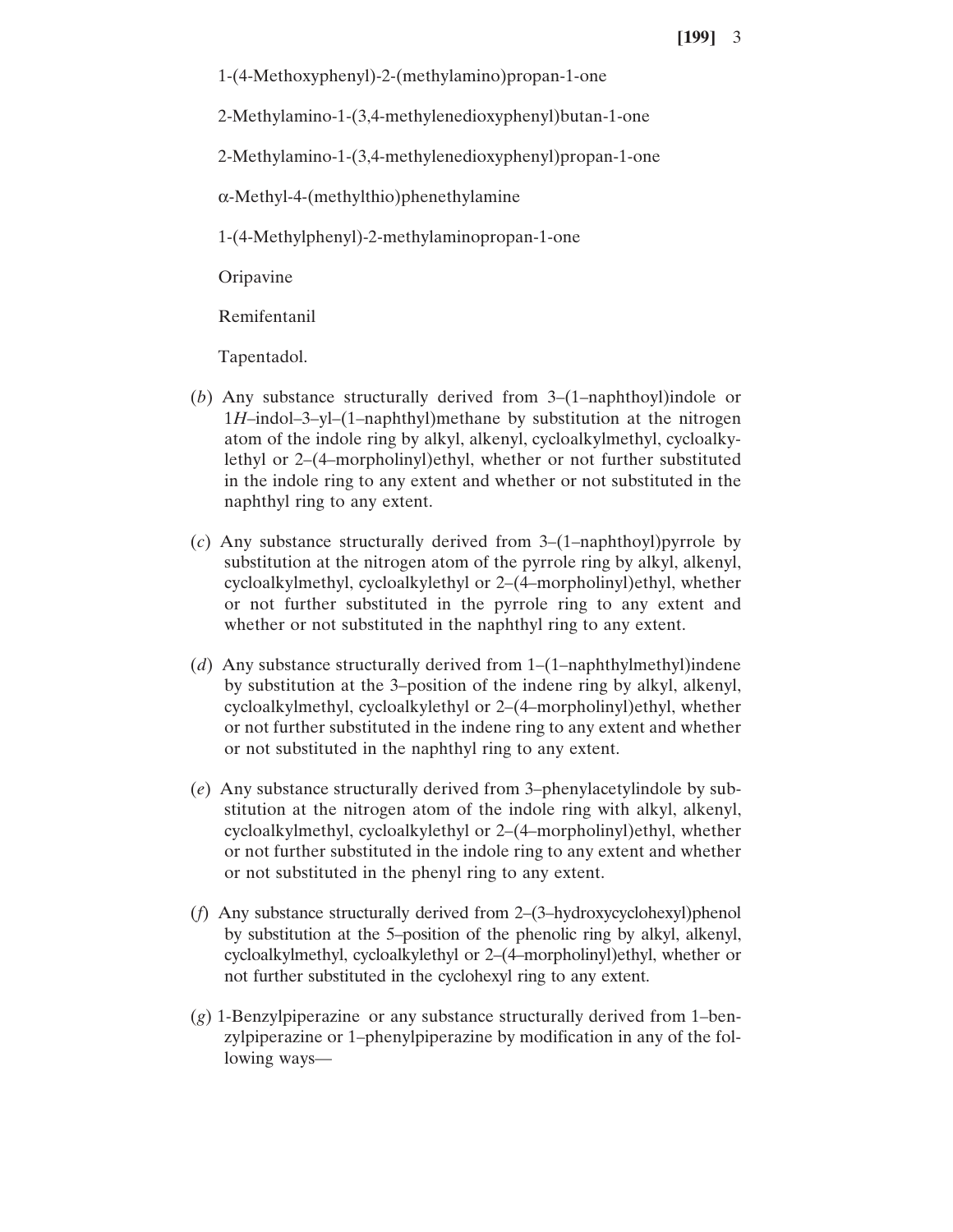## 4 **[199]**

- (i) by substitution at the second nitrogen atom of the piperazine ring with alkyl, benzyl, haloalkyl or phenyl groups;
- (ii) by substitution in the aromatic ring to any extent with alkyl, alkoxy, alkylenedioxy, halide or haloalkyl groups.
- 2. Any stereoisomeric form of a substance specified in paragraph 1.
- 3. Any ester or ether of a substance specified in paragraph 1 or 2.
- 4. The following substances and products, namely:

Amineptine

Aminorex

Amphetaminil

Brotizolam

Butan-1,4-diol

Dihydrofuran-2(3H)-one (otherwise known as *gamma*-Butyrolactone)

Ketamine

Mesocarb

Zipeprol

Zolpidem.

- 5. Any stereoisomeric form of a substance specified in paragraph 4.
- 6. Any salt of a substance specified in paragraph 1, 2, 3, 4 or 5.

7. Any preparation or product containing any proportion of a substance or product specified in any of paragraphs 1 to 6.



GIVEN under the Official Seal of the Government, 11 May 2010.

BRIAN COWEN, Taoiseach.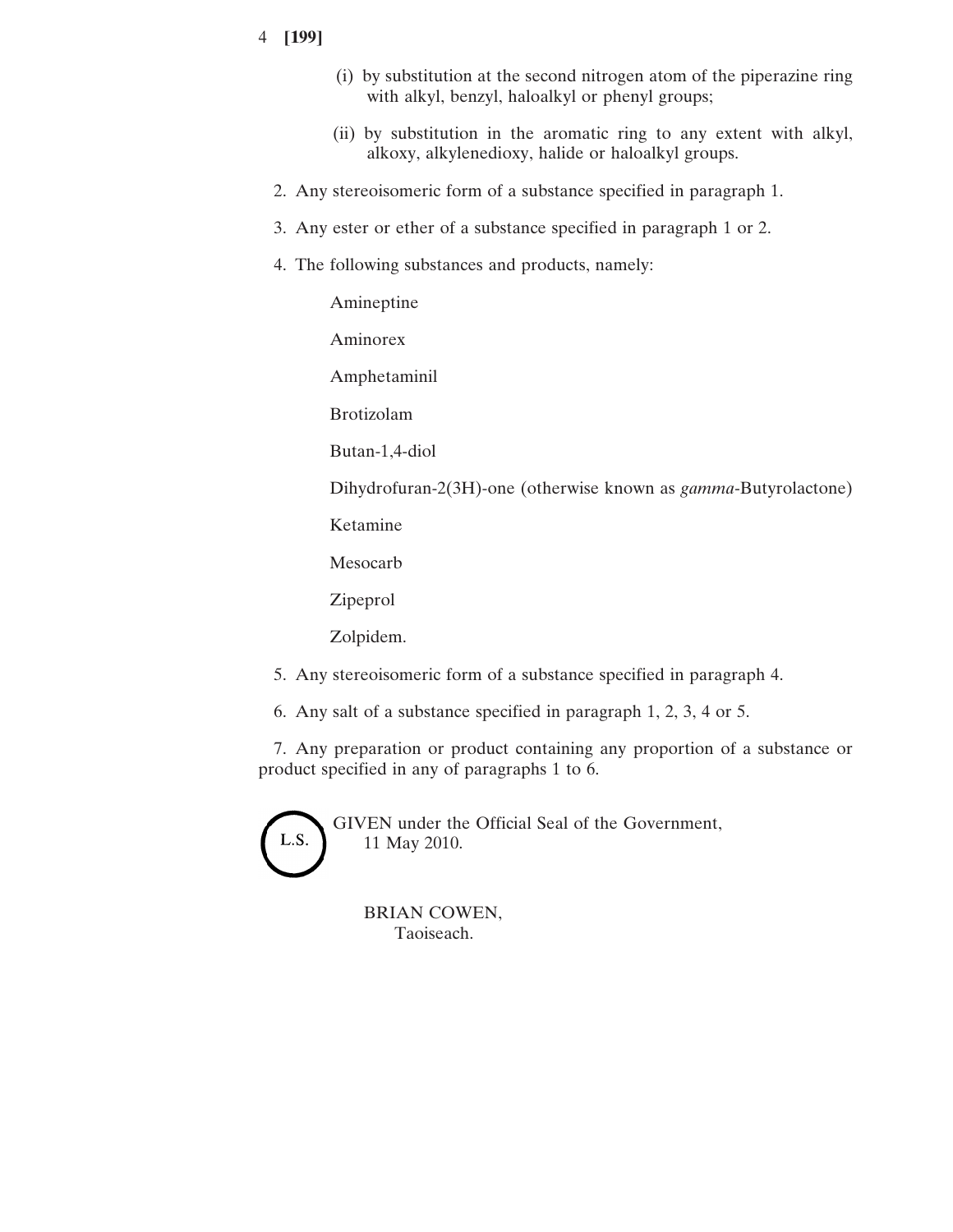**[199]** 5

### EXPLANATORY NOTE

*(This note is not part of the Instrument and does not purport to be a legal interpretation)*

The purpose of this Order is to declare certain substances, products and preparations to be controlled drugs for the purposes of the Misuse of Drugs Acts 1977 and 1984. The drugs concerned include certain synthetic cannabinoids, benzylpiperazine derivatives, mephedrone and related cathinones, tapentadol, ketamine, amphetaminil, and certain narcotic and psychotropic substances to comply with the United Nations Single Convention on Narcotic Drugs 1961 and the United Nations Convention on Psychotropic Substances 1971.